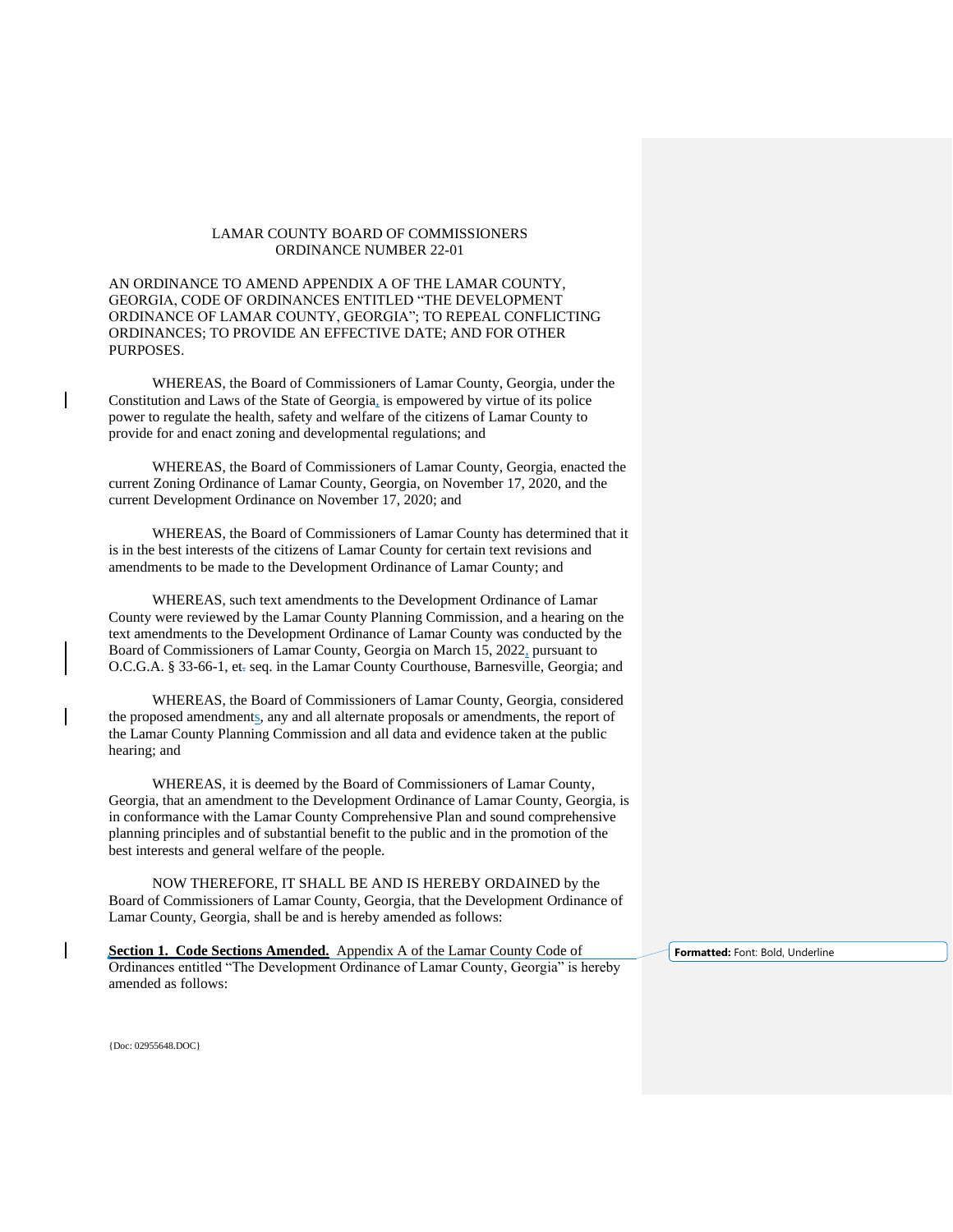- 1. In Sec. 501.E. add the word "percent" after the number (5).
- 2. In Sec. 501.F. add the word "and styles" in the title "Minimum house sizes". At the end of the current paragraph, add the sentence "In all major subdivisions, the developer must provide for a minimum of six (6) different home styles. Mirrored/Reversed floor plans and exterior finishes will not be considered a different style."
- 3. Add Sec. 501.I. All developments must leave or provide a natural tree buffer of at least twenty-five (25) feet along all property lines of the original undeveloped tract. The maintenance of this buffer will be the responsibility of the future property owner of the individual lot and is required in perpetuity unless a variance is granted as provided in section 410 and/or section 703 of this appendix.
- 4. In Sec. 502.HH. add the following as the second sentence in the paragraph: "Driveways located on county maintained roads, outside of a major subdivision, must install a minimum of a thirty (30) foot culvert, if a culvert is required."
- 5. In Sec. 503.E. add the following as the second sentence in the paragraph: "Driveways located on county maintained roads, outside of a major subdivision, must install a minimum of a thirty (30) foot culvert, if a culvert is required."
- 6. In Sec. 503.J. Femove delete the sentence "Lot size requirements are found in the zoning ordinance for each zoning district" and add the following: "1 acre minimum for lots located within 3 miles distance of the geographic center of the city of Barnesville and within 2 miles distance of the geographic center of the city of Milner. Within those ranges, less than 1 acre may be allowed if connected to a public sewer service provider. Outside of those ranges, all divisions must have a minimum lot size of 5 acres."

**Section 2.** SEVERABILITY: In the event any portion of this ordinance shall be declared or adjudged invalid or unconstitutional, it is the intention of the Board of Commissioners of Lamar County that such adjudications shall in no manner affect the other sections, sentences, clauses or phrases of this ordinance which shall remain in full force and effect as if the invalid or unconstitutional section, sentence, clause or phrase were not originally part of the ordinance.

**Section 3. REPEAL OF CONFLICTING PROVISIONS:** Except as otherwise provided therein, all ordinances or parts of ordinances in conflict with this ordinance are hereby repealed.

**Formatted:** Font: Bold, Underline

**Formatted:** Font: Bold, Underline

{Doc: 02955648.DOC}